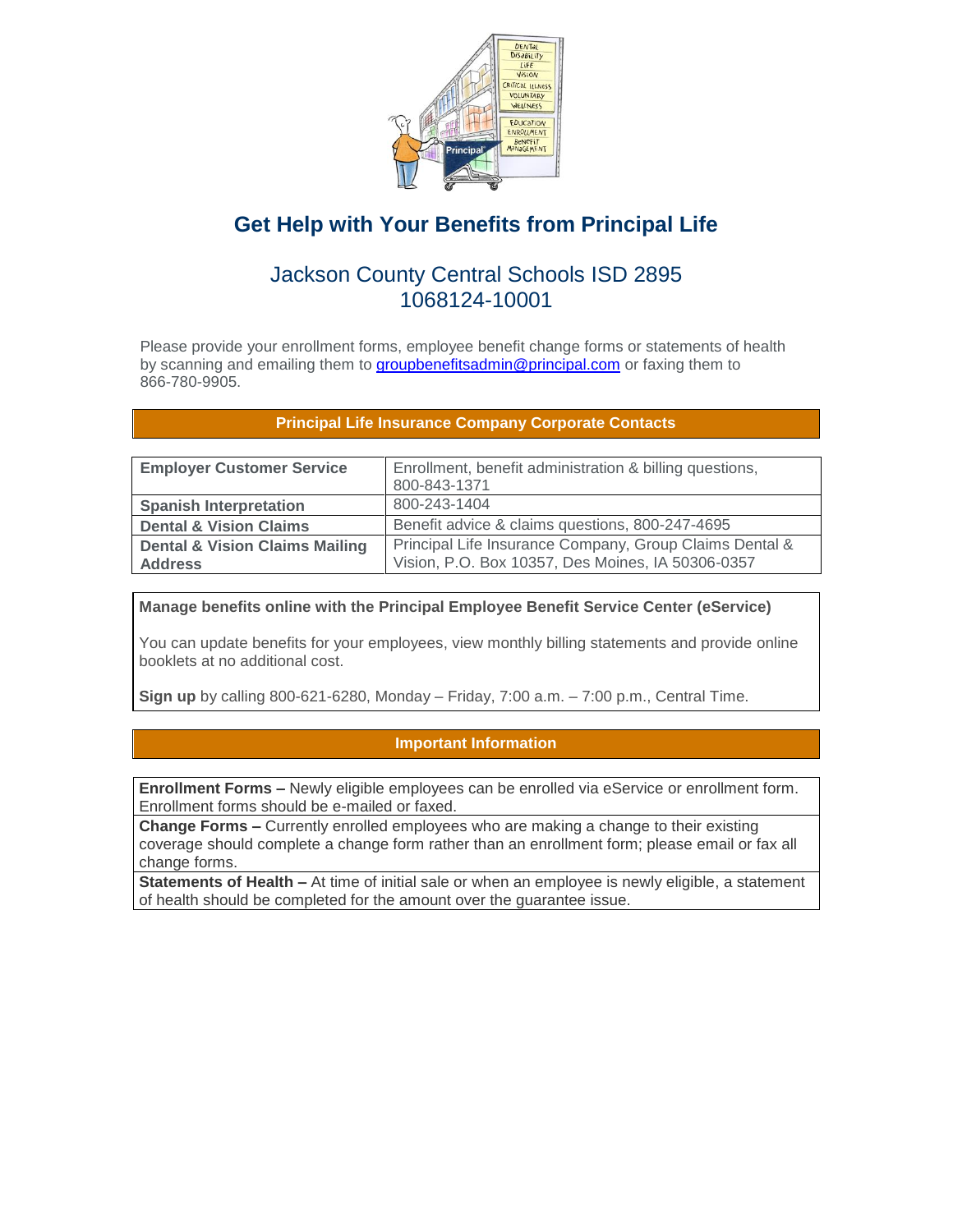# **Minneapolis Local Group Sales Office Contact Information 11100 Wayzata Boulevard, Suite 405, Minnetonka, MN 55305 PH# 952-543-1791 FAX# 952-543-1793**

| Name/Title                                        | <b>Extension</b> | <b>Email/Address</b>         |  |  |
|---------------------------------------------------|------------------|------------------------------|--|--|
| <b>Kristin Budija</b><br><b>Account Executive</b> | X330             | budija.kristin@principal.com |  |  |
| <b>FAQ's</b>                                      |                  |                              |  |  |

#### **Dental**

- 1. **What happens when an employee enrolls for dental benefits late?** Those members enrolling more than 31 days after becoming eligible will be subject to an individual benefit waiting period, referred to as a late entrant waiting period, subject to policy guidelines.
- 2. **What is a predetermination of benefits?** Before treatment begins for inlays, onlays, single crowns, prosthetics, periodontics and oral surgery, a dental treatment plan may be filed with Principal Life Insurance Company. Principal Life will provide a written response indicating benefits that may be payable for the proposed treatment.
- 3. **Up to what age are dependent children covered?** Up to age 26.
- 4. **What happens when an employee cancels his/her coverage and then wants to come back on?** The employee will be subject to an individual benefit waiting period, referred to as a late entrant waiting period, subject to policy guidelines.
- 5. **Are domestic partners considered eligible dependents?** No.
- 6. **By what age does a child need to be banded for orthodontic treatment?** Prior to age 19.

### **Vision**

- **1. Is there a vision network with Principal Life?** No, Principal Vision is a reimbursement benefit. The employee may go to any provider he/she chooses. Claim forms or receipts must be submitted to Principal Life Insurance Company (see benefit summary for more information).
- 2. **Up to what age are dependent children covered?** Up to age 26.
- 3. **What happens when an employee enrolls for vision benefits late?** Those members enrolling more than 31 days after becoming eligible will be subject to an individual benefit waiting period, referred to as a late entrant waiting period, subject to policy guidelines.
- 4. **Are domestic partners considered eligible dependents?** No.

### **Billing**

- 1. **What if I have questions about my bill (benefit amounts, salaries, new members not on bill, terminations not reflected, etc.)?** Please contact us right away at 800-843-1371 so we can make the necessary adjustments.
- 2. **What do I need to include with my premium payment?** Please include the stub from the billing statement, which includes the group account number so we can make sure your premium payment is applied to the correct amount. If you misplaced your billing statement stub, please write your group account number on your check.
- 3. **What if my payment is not received before the next month's bill generates?** If there is a balance due when the next month's bill generates, a payment reminder will appear on your billing statement to remit your premium by the Billing Due Date.